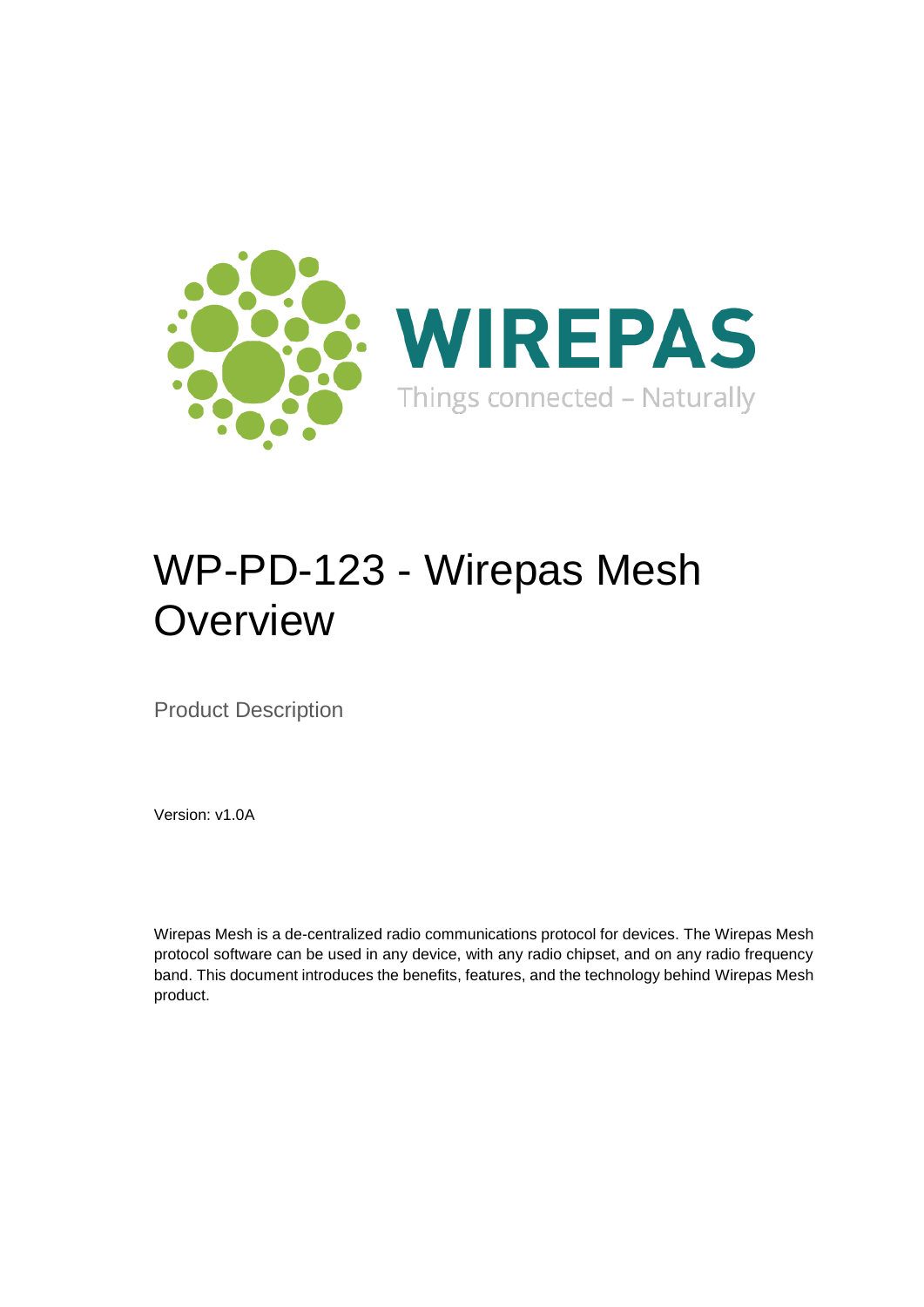

# **Table of Contents**

| 1. |     |                                                                                            |  |
|----|-----|--------------------------------------------------------------------------------------------|--|
|    | 1.1 |                                                                                            |  |
|    | 1.2 |                                                                                            |  |
|    | 1.3 | Single Flexible Software Asset, Multiple Applications, Application-Specific Optimization 7 |  |
| 2. |     |                                                                                            |  |
|    | 2.1 |                                                                                            |  |
|    | 2.2 |                                                                                            |  |
|    | 2.3 |                                                                                            |  |
|    | 2.4 |                                                                                            |  |
|    | 2.5 |                                                                                            |  |
|    | 2.6 |                                                                                            |  |
| 3. |     |                                                                                            |  |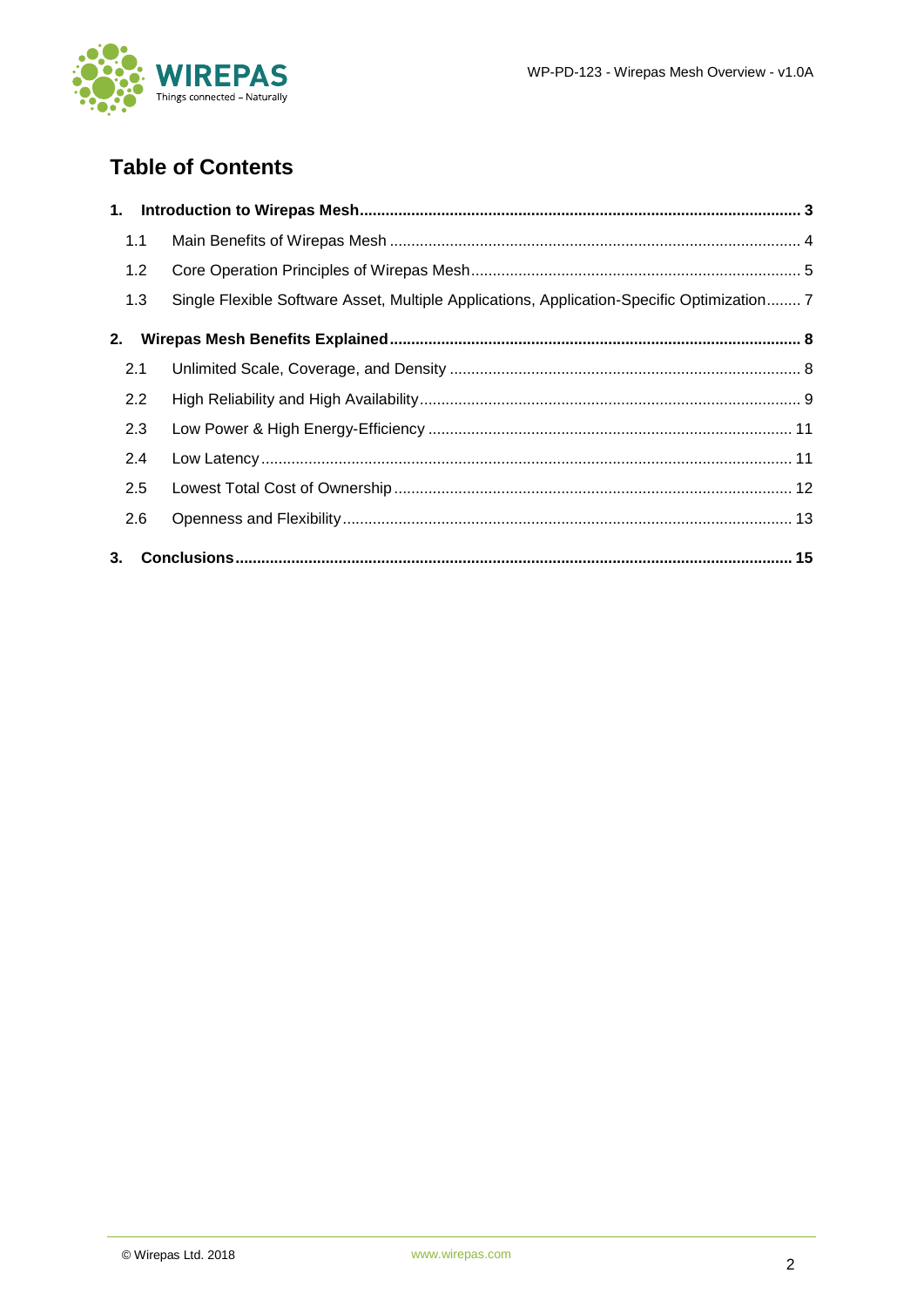

# <span id="page-2-0"></span>**1. Introduction to Wirepas Mesh**

Wirepas Mesh (WM) is a de-centralized wireless communication protocol for devices [\(Figure 1\)](#page-2-1). With the unique de-centralized operation, the devices contain all the intelligence. The devices themselves make all decisions locally and co-operatively. This enables the most reliable, optimized, scalable and simple to use connectivity for devices. The embedded WM stack software (protocol firmware) can run on any radio chipset and is integrated to customer devices to enable wireless networking. The combination of de-centralized connectivity with rich feature-set and hardware independence gives unique value for large scale IoT applications.



<span id="page-2-1"></span>*Figure 1. WM is the most reliable, optimized, and simple to use connectivity firmware for devices. All the protocol functionality is de-centralized to the devices. The devices implement the network functionality cooperatively using local decisions. No external intervention or central control is needed.*

**The unique characteristics of Wirepas Mesh ensures it is fit for the real world and addresses the breadth of IoT connectivity challenges. Unprecedented levels of scale, density and low power consumption have been achieved by Wirepas and customers in existing deployments. For example:**

- **Over 700,000 smart meters connected in a single mesh network, believed to be the largest wide area mesh network deployed on the planet;**
- **More than 1,000 radios per cubic metre proven without collisions;**
- **A battery operated IPv6 router that consumes only 20 µA on modern BLE radios.**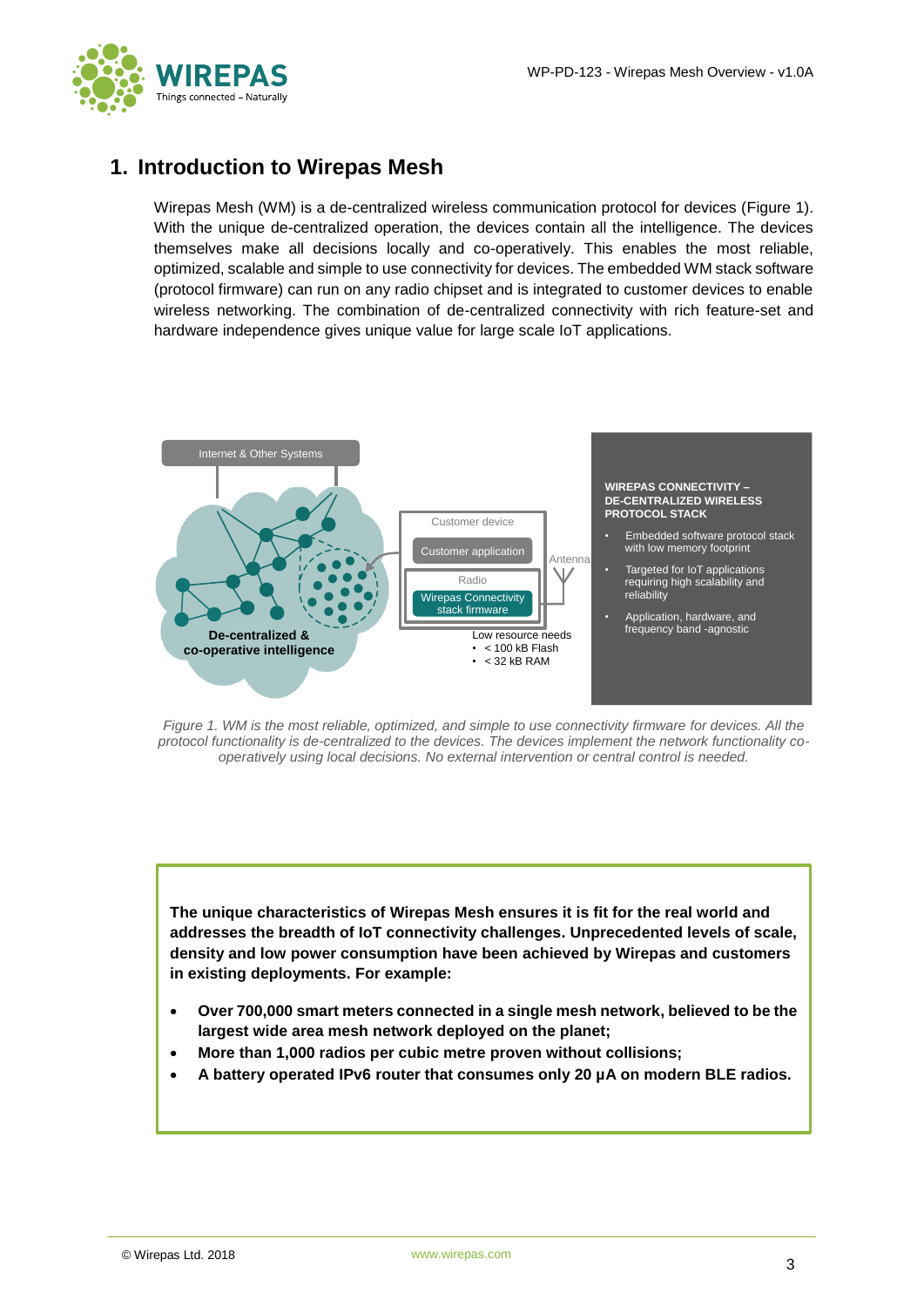

#### <span id="page-3-0"></span>**1.1 Main Benefits of Wirepas Mesh**

WM provides many benefits for enabling the implementation of large scale IoT applications. The main benefits of WM are:

**Unlimited scale, coverage, and density:** WM provides unlimited scale in number of devices and coverage as all devices are able to route data and decisions are made locally. The networks can cover large geographical areas and provide connectivity in hard to reach places such as deep indoors and basements. Ultra-high device densities as well as sparse installations are enabled by WM.



**High reliability and availability:** There are multitude of self-healing and interference avoidance methods built into WM. These enable high reliability and availability. When data is sent it also goes through to the destination. The devices are connected and available 24/7. All this is independent of the environment dynamics and interferences.



**Low power and low latency:** With the highly energy-efficient operation, all devices (including devices routing data) in the network can be battery-operated with multi-year lifetime. Low latency multi-hop message transfer is supported for applications requiring delays in the order of tens to hundreds of ms.



**Lowest total cost of ownership:** WM minimizes both capital costs (CAPEX) and operational costs (OPEX). With WM, no extra infrastructure is needed as the devices themselves form the network, the fully automatic operation enables easy and quick installation, and the firmware runs on low cost radio hardware. During the system lifetime, the data plan costs are minimized as backhaul connectivity is needed only for small fraction of devices, and the self-healing operation maintains the network continuously, removing the need for external interventions and field maintenance.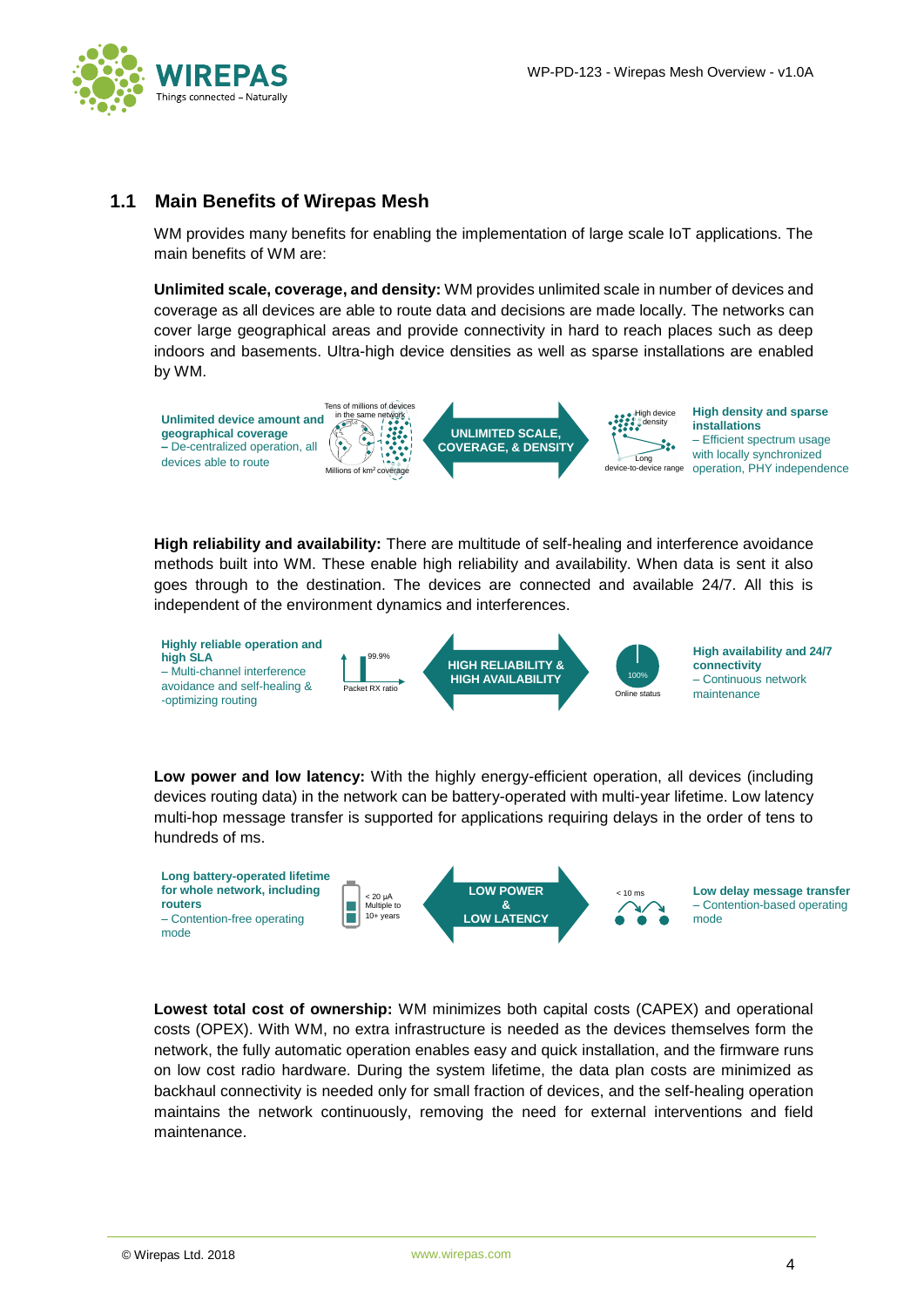



**Openness and flexibility:** WM provides easy-to-use open API for applications to use the network services, and the network can be integrated to any system and used in any application. IPv6 is supported for scenarios that require native IPv6 addressing to every single device. All the protocol intelligence is implemented in the WM firmware and de-coupled from the physical layer. Thus, the firmware can run on any radio hardware and frequency band.



**Future proof:** The WM protocol stack is developed all the time to meet the evolving demands of IoT applications. Thus, the protocol adapts to the application, not vice versa. Efficient Over The Air Programming (OTAP) support enables remote updates for already installed devices. Bot the protocol firmware and application can be remotely updated. This way, the lifetime of the installed hardware can be maximized.



#### <span id="page-4-0"></span>**1.2 Core Operation Principles of Wirepas Mesh**

The disruptive operation of Wirepas Mesh builds on six core operation principles, highlighted in [Figure 2:](#page-5-0)

- **De-centralized network architecture:** All the intelligence is de-centralized to the devices in the network, which make decisions locally, such as selection of best neighbors, optimal TX powers, and most reliable frequency channels. This removes the need for central management and end-to-end network signaling, and guarantees that the protocol functionality is independent of network size or the location of a device in the network.
- **All devices able to route:** Since all devices are able to route, every device is also a possible connection point to the network providing high coverage independent of the environment. Also, there is no need to plan the network and device roles as all devices are homogeneous from the connectivity point of view.
- **Multi-gateway support:** Multi-gateway operation provides means to expand system capacity easily. The routing balances load between gateways. Also, multiple gateways remove single-point of failure at the gateway-level as the routing automatically chooses best gateways.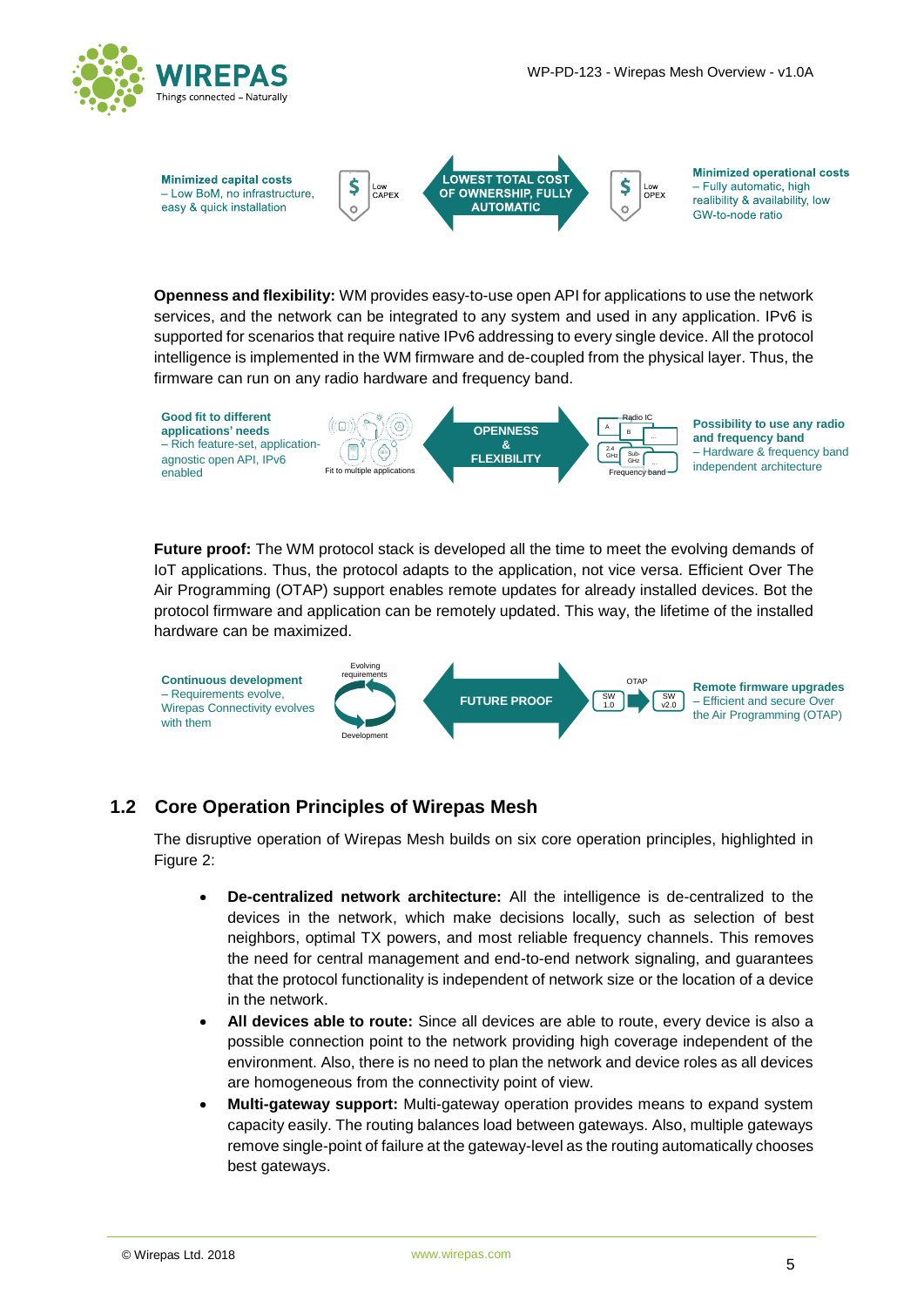

- **Efficient collision-free spectrum usage:** With locally synchronized and scheduled channel access, the radio spectrum is divided between the devices in time and frequency domain. The used frequency band is used efficiently enabling high device density. The synchronized operation removes communication overhead and scheduling removes intra-network collisions.
- **Multi-channel operation:** The whole frequency band is always used for communication. This increases the network capacity as different devices can communicate at the same time using different channels. Also, interferences can be avoided by using only the good quality channels.
- **Hardware and frequency band independence:** Hardware independency enables the usage of different radio chipsets. De-coupling SW and HW enables both to evolve independently and different combinations can be used for the best performance. Also, usage of different frequency bands is possible either e.g. per application requirements (such as power vs. device-to-device range tradeoff) or per region.



<span id="page-5-0"></span>*Figure 2. WM builds on six main operation principles: 1) De-centralized operation, 2) all devices are able to route, 3) multi-gateway support, 4) efficient collision-free radio spectrum usage, 5) multi-channel operation, and 6) HW and frequency band independent architecture.*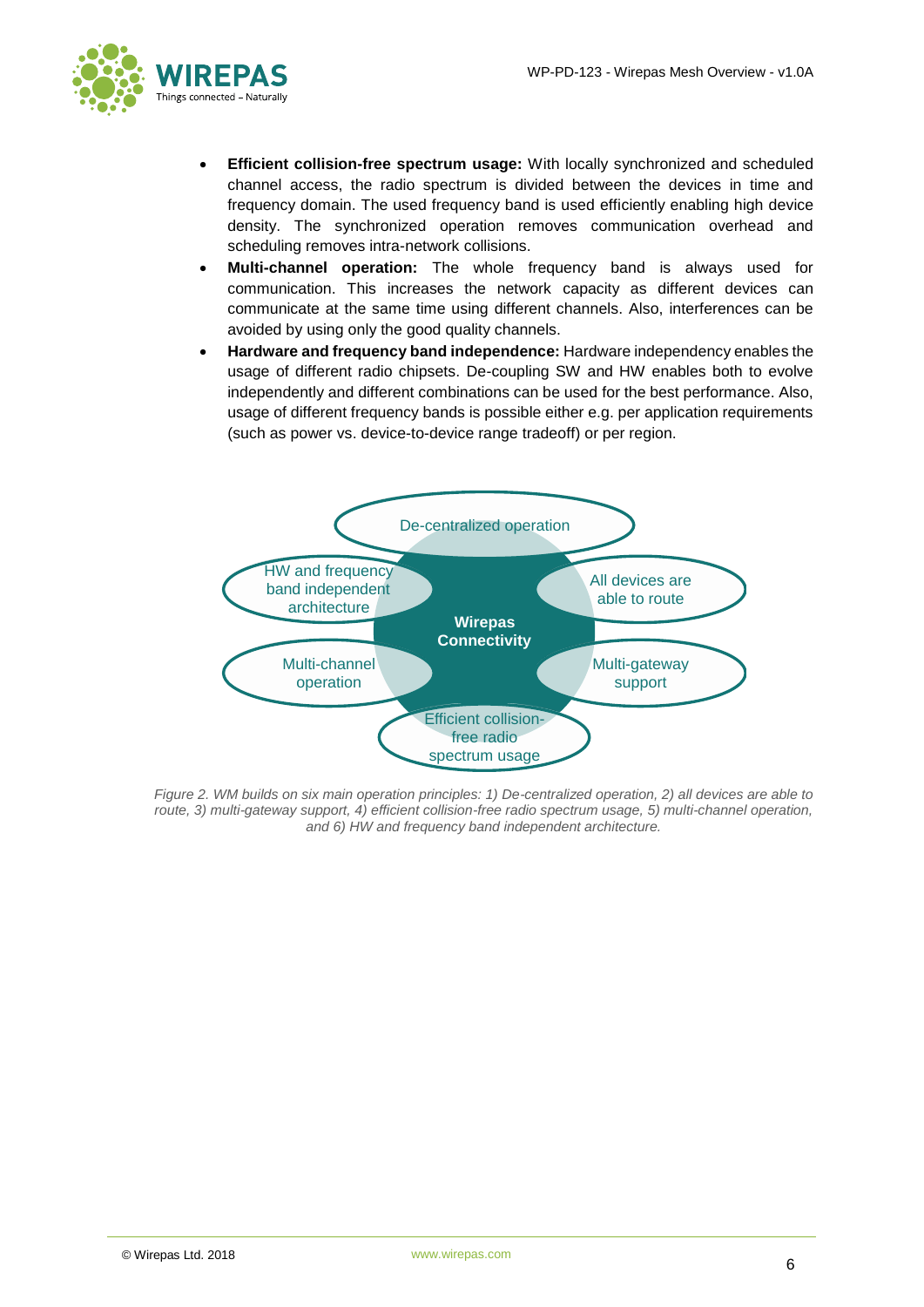

## <span id="page-6-0"></span>**1.3 Single Flexible Software Asset, Multiple Applications, Application-Specific Optimization**

WM provides a multitude of features in the same software asset. This enables usage in different applications with application-specific optimization. Examples of the applications are illustrated in [Figure 3.](#page-6-1) Majority of IoT applications share the same requirements of cost-effectiveness, large scale, high reliability, and high availability. However, there are also many key requirements that vary from application to application. For example:

- Wireless sensors and beacons require long battery lifetime,
- Smart meters require long device-to-device range, and
- Lighting requires low latencies.

With WM, all these are enabled.



<span id="page-6-1"></span>*Figure 3. Wirepas Mesh supports multitude of applications with the same software asset. The applicationspecific features and optimizations are all in-built to the same product.*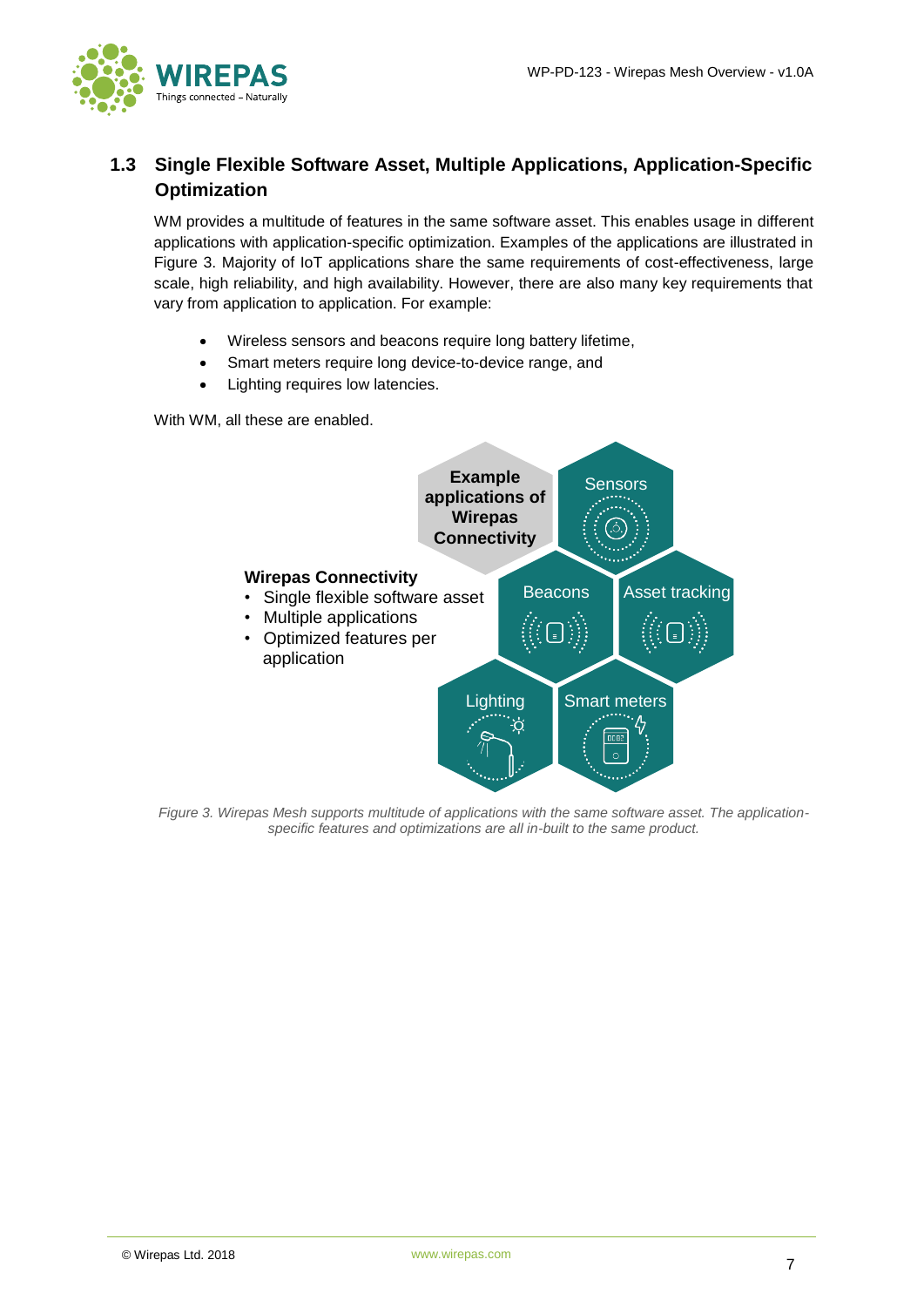

# <span id="page-7-0"></span>**2. Wirepas Mesh Benefits Explained**

The main features behind WM benefits,

- Unlimited scale coverage, and density,
- High reliability and high availability,
- Low power and low latency,
- Lowest total cost of ownership, and
- Openness and flexibility,

are introduced in this section.

#### <span id="page-7-1"></span>**2.1 Unlimited Scale, Coverage, and Density**

WM supports any installation topology and large scale. This means that the network

- Can include large amount of devices,
- Can cover large geographical areas,
- Can provide connectivity in hard to reach places, such as basements and deep indoor areas,
- Can include large number of devices inside same radio range (dense networks), and
- Can support long device-to-device range (sparse networks).

[Figure 4](#page-8-1) summarizes the main WM features behind unlimited scale, coverage, and density.

**Unlimited scale** is enabled by the de-centralized operation. All the protocol intelligence is distributed to the devices that form the network. The devices among themselves make all decisions locally and co-operatively. No external intervention is needed. Due to this, the implemented protocols and algorithms operate the same way independent of network size or a device's location in the network. Also, no end-to-end signaling or central management is needed. This removes signaling overhead and provides good reactivity to local environment changes and dynamics.

**High device density** is enabled by locally synchronized and scheduled TDMA and FDMA channel access, minimized transmission time-on-air, and automatic role selection. The radio spectrum is used efficiently in time and frequency domain and communicating devices locally agree on exact times and frequencies to send and receive data. There is no overhearing, idle listening, or intra-network collisions. Multi-hop communication enables the usage of high radio data rates, and minimizing time-on-air, whilst still achieving good network coverage. This way, the time used to transmit specific amount of data and channel occupancy is shorter. The automatic role selection chooses run-time which devices need to be routers and which can act as end devices in the network.

**High coverage** is enabled by the fact that every device can route data and communicate over multiple hops. Each device is also a potential connection point to the network. This provides good coverage even in hard to reach places, without any additional infrastructure. If a device can hear even one other device from the network, it can acquire a connection. Multi-hop communication makes it possible to extend the network coverage by just adding new devices.

**Device-to-device range** can be adjusted with the used physical layer. The selection of different physical layers is enabled by the physical layer independent architecture and operation of WM. Different frequency bands and radio data rate vs. range options can be used depending on application needs. E.g. 2.4 GHz can be used for dense indoor installations and sub-GHz if longer device-to-device range is needed for inter-building communication.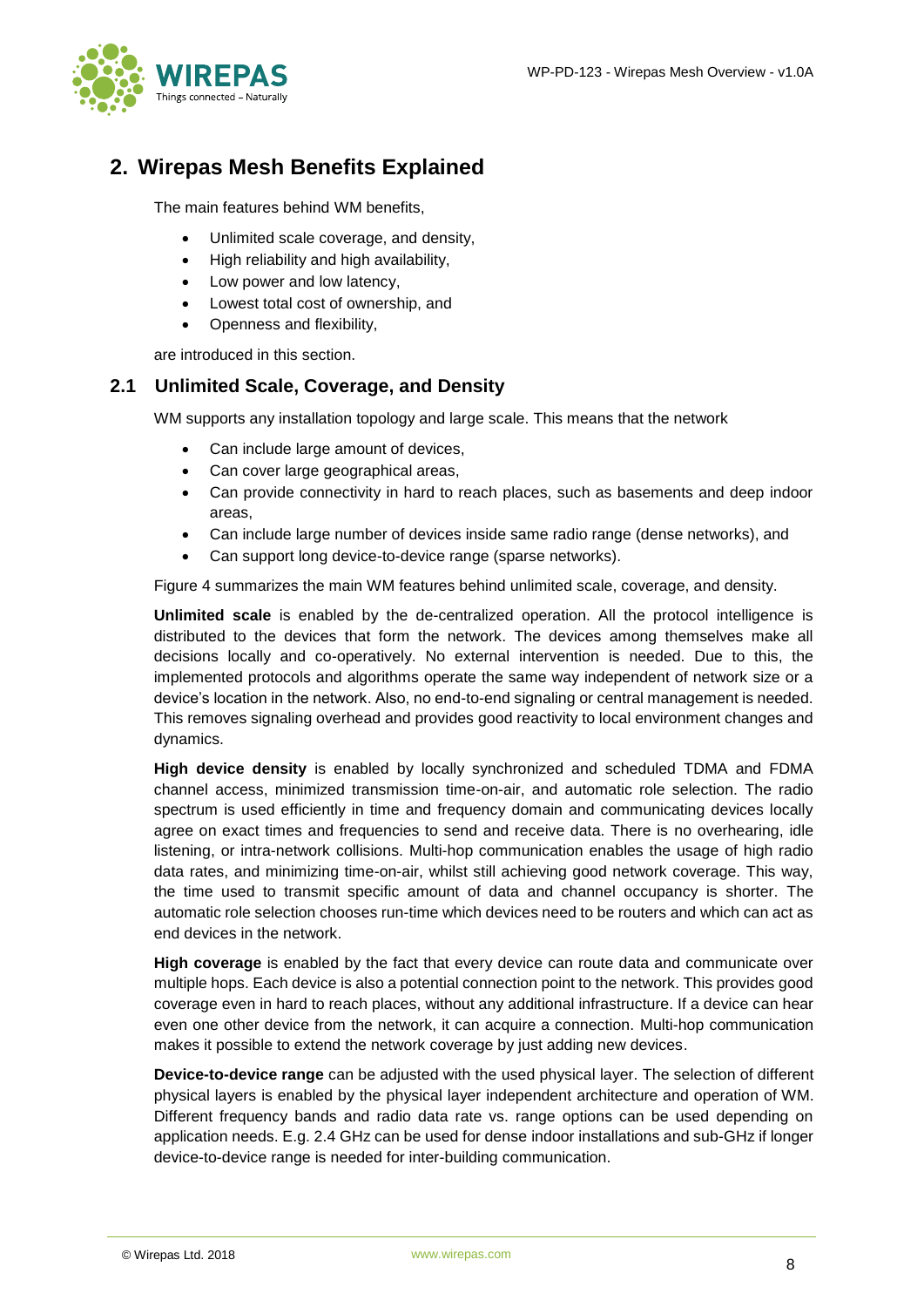

**Network capacity** can be easily increased by adding gateways. When data transmission frequency and/or device amount is increased, a gateway can become a bottleneck. Multi-gateway operation removes this potential bottleneck, as each gateway adds capacity to the network and load balancing forwards the data to the best gateway. Same functionality is also employed between routers, balancing the load throughout the network.



*Figure 4. Main WM features behind unlimited scale, coverage, and density.*

## <span id="page-8-1"></span><span id="page-8-0"></span>**2.2 High Reliability and High Availability**

WM supports high reliability and availability. This means that when a message is sent it is also received at the destination device and that the devices are connected 24/7, independent of the environment. The wireless environment and link qualities can change e.g. due to weather conditions, people amount or obstacles such as closing/opening of doors. Also, there can be other wireless systems in the area causing interference. With large scale networks the environment and interferences can differ a lot depending on the local conditions. Thus, the network should

- Adapt to conditions locally,
- Enable no single point of failure operation at any part of the system,
- Provide high tolerance against environment dynamics, and
- Provide high tolerance against wireless interferences.

[Figure 5](#page-9-0) and [Figure 6](#page-9-1) summarize the main WM features behind high reliability and availability.

**Quick adaptation to the local environment** is enabled by the de-centralized operation as all devices make local decisions and rely on local information to make these decisions. There is **no single point of failure** at any part of the network. At the node-level there is no single point of failure as every device can route data, and thus, there are inherently many different routes. The multi-gateway functionality removes single point of failure at the gateway-level. If a gateway is lost or there are problems with its backhaul connection, data is automatically routed to another working gateway.

**Self-healing and –optimizing routing** provides resilience against dynamic environments. The routing automatically finds new optimal routes as the network environment changes and/or if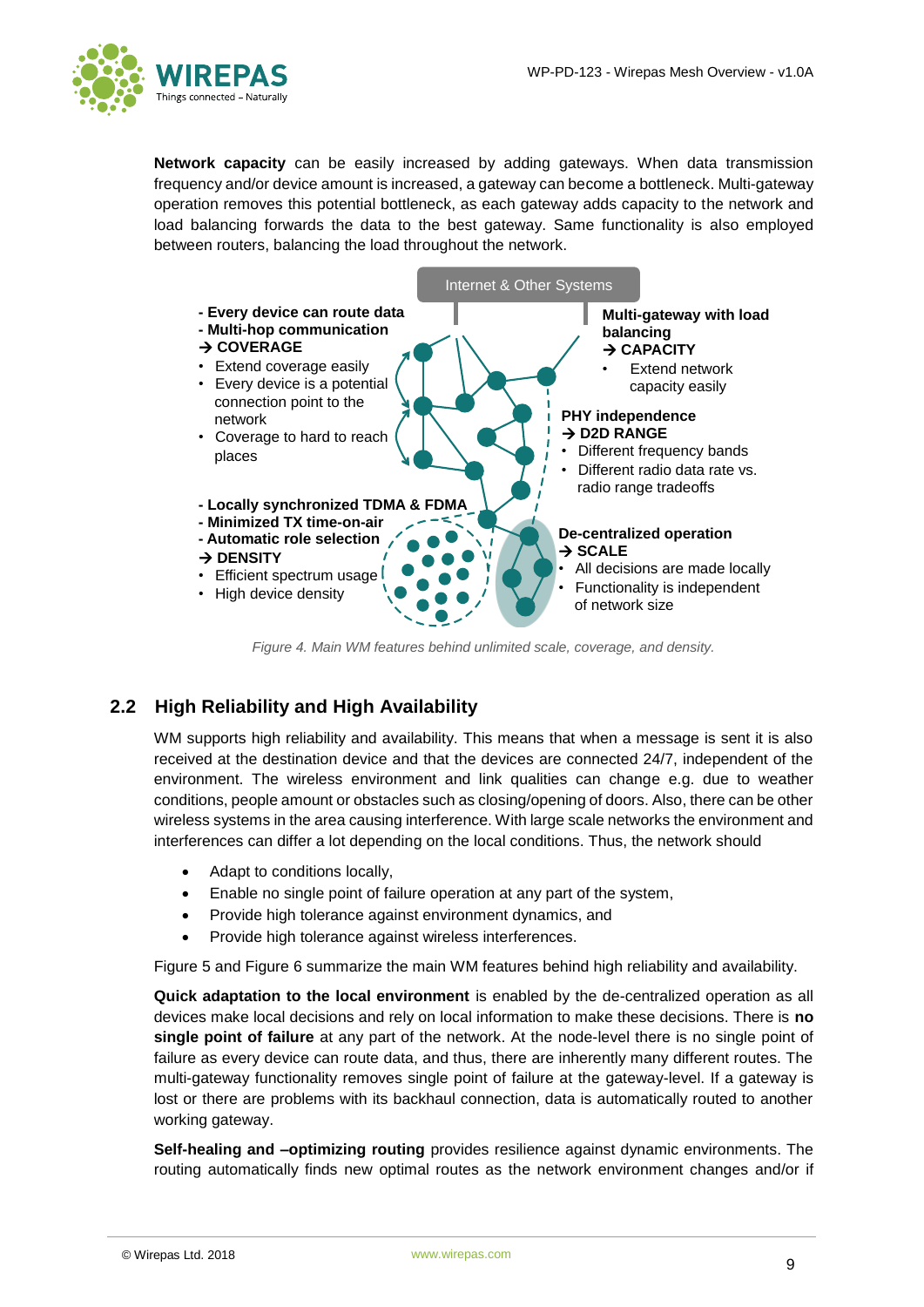

existing routes are lost. **Adaptive TX power control** always use minimum reliable TX power for optimizing reliability and minimizing interference to other systems in the area.

Interferences from other wireless systems are avoided by using **multi-channel interference avoidance** (local channel blacklisting) and **short TX time-on-air**. Channel blacklisting senses the interference in the used channels, and, if interference exists, a channel is locally blacklisted and avoided. This way, reliable, non-interfered frequency channels are used. Short TX time-onair (enabled by the multi-hop operation) minimizes the probability of packet collisions with other systems even if same frequency channels are used.

All data exchanges are **acknowledged at the link layer and re-transmitted** if necessary. Thus, if despite of the interference avoidance methods a packet is lost, the packet loss will be noticed and the packet re-transmitted.



<span id="page-9-0"></span>*Figure 5. Main WM features behind high reliability and availability, high resilience to environment dynamics.*



<span id="page-9-1"></span>*Figure 6. Main WM features behind high reliability and availability, high interference tolerance.*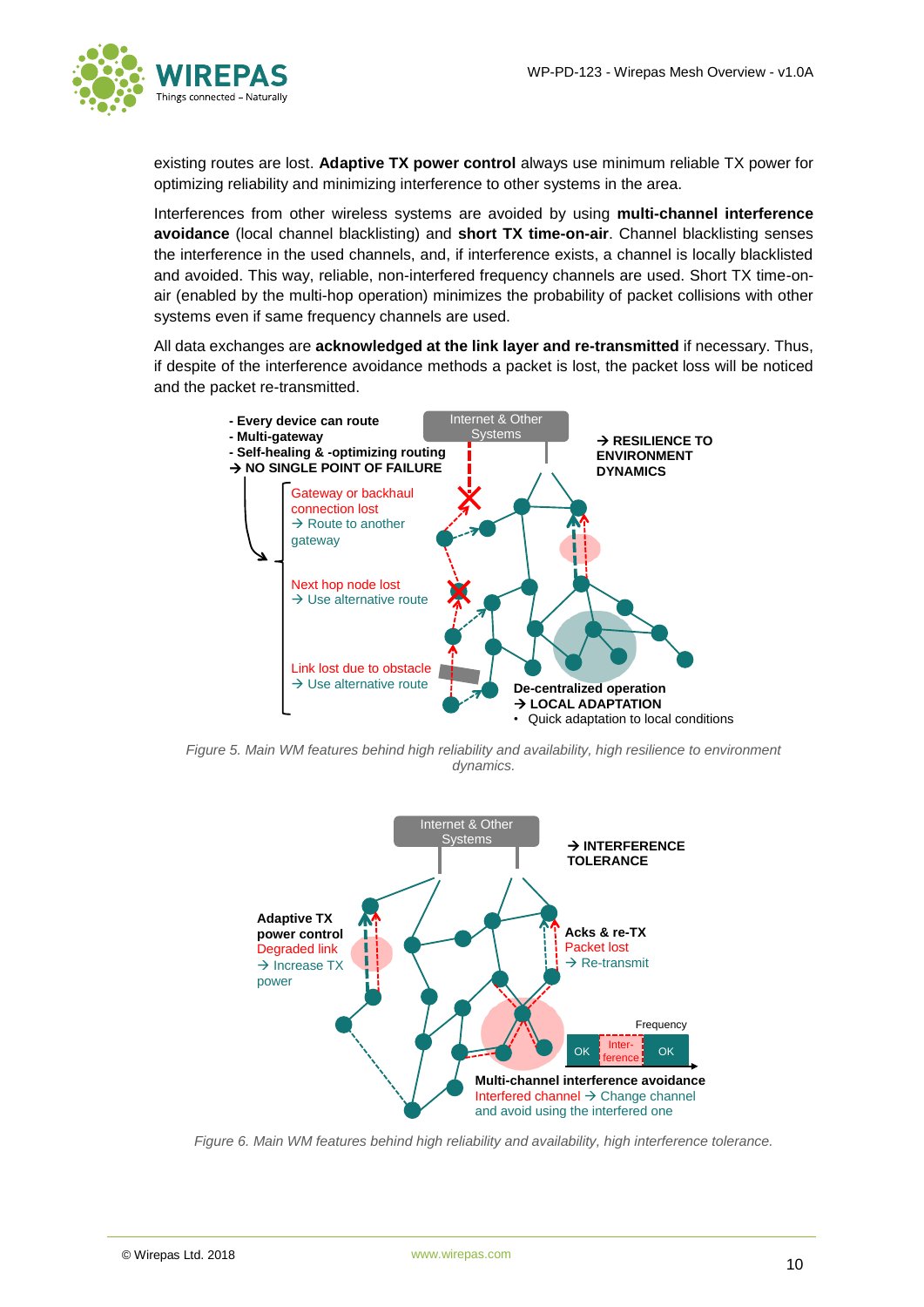

### <span id="page-10-0"></span>**2.3 Low Power & High Energy-Efficiency**

The low power and high energy-efficiency are enabled by contention-free time-slotted multichannel access operation. All devices, including devices that route data, can achieve long battery lifetime. The main features enabling the high energy-efficiency are

- Locally synchronized & scheduled channel access,
- Short time-on-air, and
- Energy-optimized routing.

With **locally synchronized & scheduled channel access** [\(Figure 7\)](#page-10-2), the devices are active only when required. Rest of the time is spent in low-power sleep mode. With the scheduling, the communicating devices always know the exact times when to send and receive data. This removes all unnecessary overhead, such as overhearing, idle listening, and intra-network collisions. Local synchronization provides high accuracy, minimizing the required amount of radio activity. **Short time-on-air** optimizes the energy-efficiency further, as the radio needs to be on only short time periods.

At the network level, the **energy-optimized routing** optimizes whole network lifetime. Load balancing distributes data evenly between devices and devices with depleted batteries are avoided from data forwarding.



*Figure 7. High energy-efficiency is given by accurate local synchronization and scheduling of data exchanges. This removes overhead, and enables devices to sleep as much as possible.*

#### <span id="page-10-2"></span><span id="page-10-1"></span>**2.4 Low Latency**

The low latency multi-hop message transfer is enabled by contention-based CSMA-CA multichannel access operation. In the low latency operation [\(Figure 8\)](#page-11-1), the routers are active all the time, spending all their idle time in RX mode. Thus, data can be transmitted immediately. Low energy devices with duty cycling can also join the network and operate with low power. Note that, as the low energy devices can also do routing, the network can be extended with "branches" of battery-operated devices.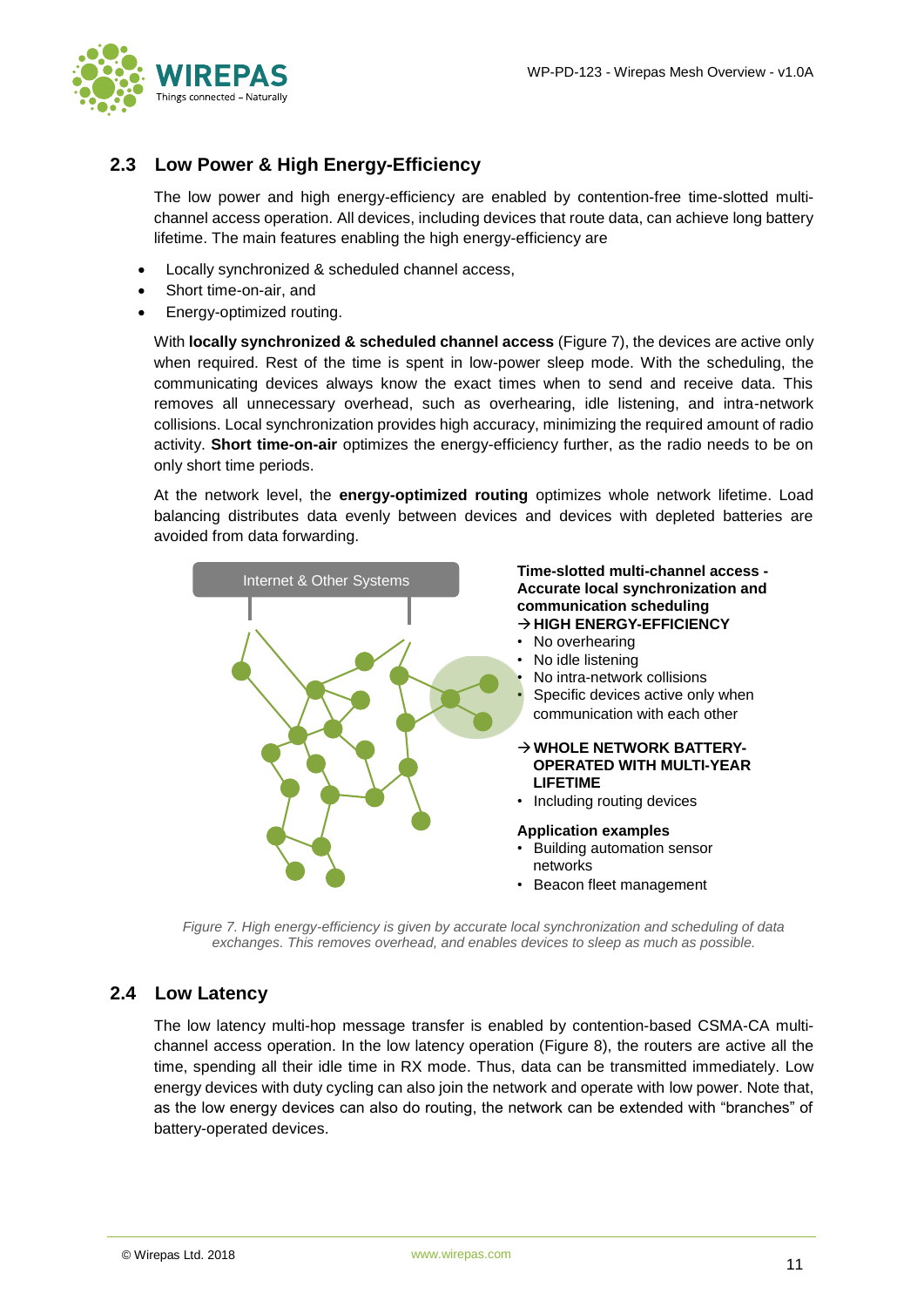



<span id="page-11-1"></span>*Figure 8. Low latency operation is achieved using contention-based CSMA-CA channel access. This enables devices to transmit and receive data immediately.*

## <span id="page-11-0"></span>**2.5 Lowest Total Cost of Ownership**

WM minimizes the lifetime costs of the wireless system i.e. both the setup costs (CAPEX) and running costs (OPEX) as illustrated in [Figure 9.](#page-12-1) The CAPEX is minimized by

- Minimizing the connectivity BoM,
- Removing the need for extra communication infrastructure,
- Minimizing the radio planning effort, and
- Making the installation easy and quick.

The OPEX is minimized by

- Removing the need for remote and in-field maintenance work,
- Minimizing data plan cost by minimizing the amount of devices with backhaul connection, and
- Providing efficient OTAP capability for remote firmware upgrades.

[Figure 9](#page-12-1) summarizes the main WM features behind lowest total cost of ownership.

The **low connectivity BoM** results from the hardware independent architecture of WM. WM runs on low cost off-the-shelf radio hardware and the hardware can be sourced independently of Wirepas. Also, WM does not impose any extra requirements on the gateway side, but runs on the same hardware on all of the devices. Naturally, the gateways require some backhaul connectivity, which is customer-specific and can be freely chosen by the customer.

WM can be integrated to the devices implementing the actual application functionality, such as meters or sensors. Thus, the devices that implement the application functionality also form the communication network. As WM forms the wireless network independently and every device can route data, **there is no need for additional communication infrastructure**.

As WM provides fully automatic operation, from network joining to run-time self-healing and – optimizing functionality, **only light or non-existent radio planning is needed and installations are easy and quick**. Only thing that is needed is that a device can hear at least one other device in the network. WM handles the rest and keeps the network optimized and working.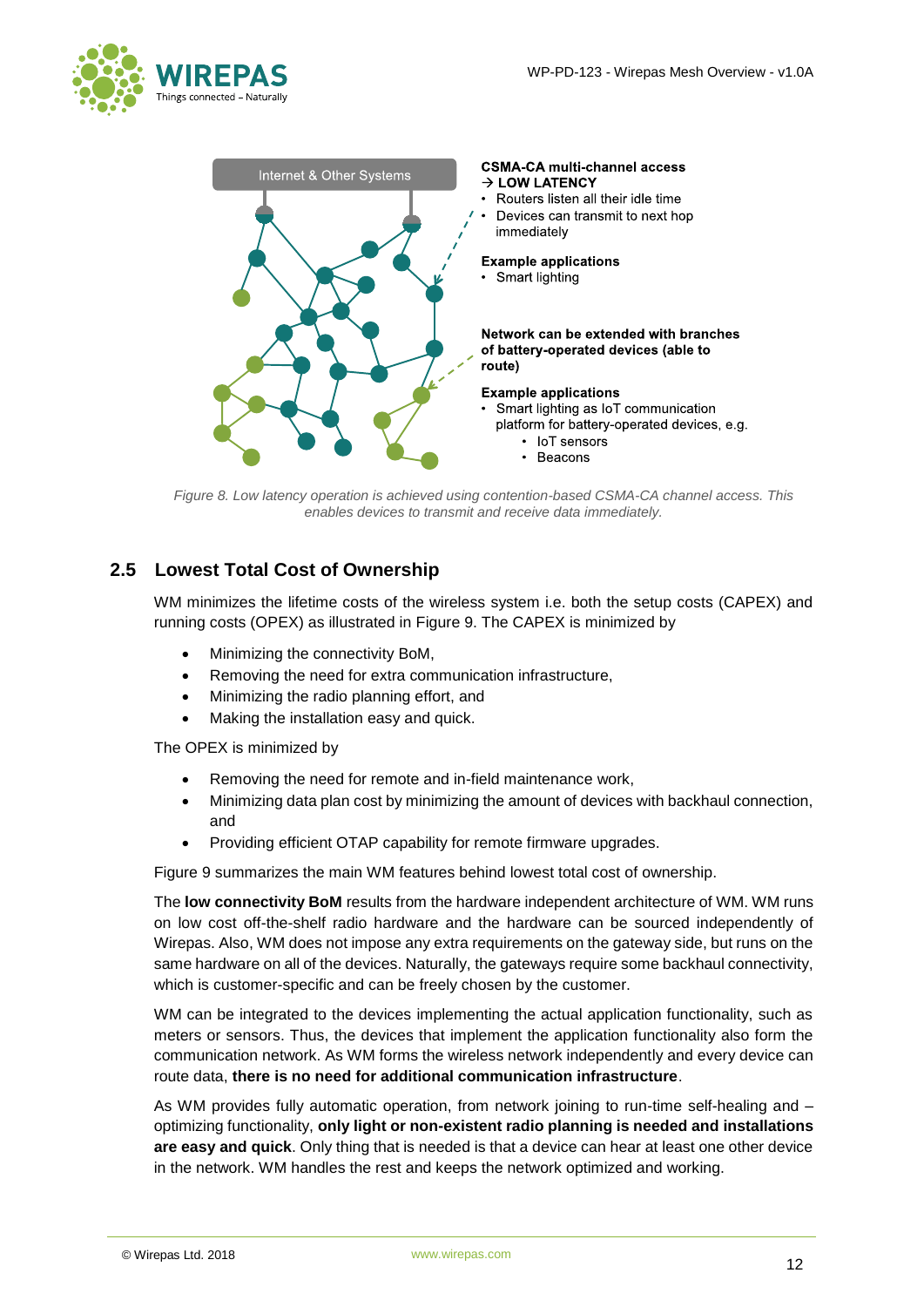

The automatic operation with multiple interference mitigation methods also **minimizes the need for maintenance work**. The network handles the maintenance and repairs itself as the environment changes. Furthermore, the efficient multi-hop OTAP functionality enables **easy firmware upgrades** to already deployed system maximizing installed hardware lifetime.

WM supports small gateway-to-node ratio. This means that a single gateway can serve a large amount of node devices. Due to the de-centralized operation and local decision making, adding nodes or hops does not increase the load in the gateway. The nodes make the decisions locally and do not need central coordination. This **minimizes the amount of devices with backhaul connection** (i.e. gateways).



*Figure 9 Main WM features behind lowest total cost of ownership.*

## <span id="page-12-1"></span><span id="page-12-0"></span>**2.6 Openness and Flexibility**

As depicted in [Figure 10,](#page-13-0) WM provides high flexibility and can be used in multitude of IoT system implementations. WM is highly agnostic on the components above and below the communication stack and

- Can be used in different applications.
- Can be integrated to any back end / front end system,
- Can run on any radio hardware, and
- Can use any frequency band.

The key features include

- Open easy-to-use API,
- Payload-agnostic data transfer, and
- Hardware and frequency band independent architecture.

WM provides **easy-to-use API** for any application to use. All the protocol complexity is hidden and the application can concentrate on implementing only the application logic. WM takes care that the connectivity is there when the application needs it. The **data transfer is payloadagnostic** i.e. application can send and receive any kind of data and use any application protocol on top of the WM stack.

WM stack firmware implements a **hardware and frequency band independent architecture**. All the intelligence is implement in the stack itself and nothing special is required from the hardware. Thus, multitude of different radio chipsets can be used. The architecture also enables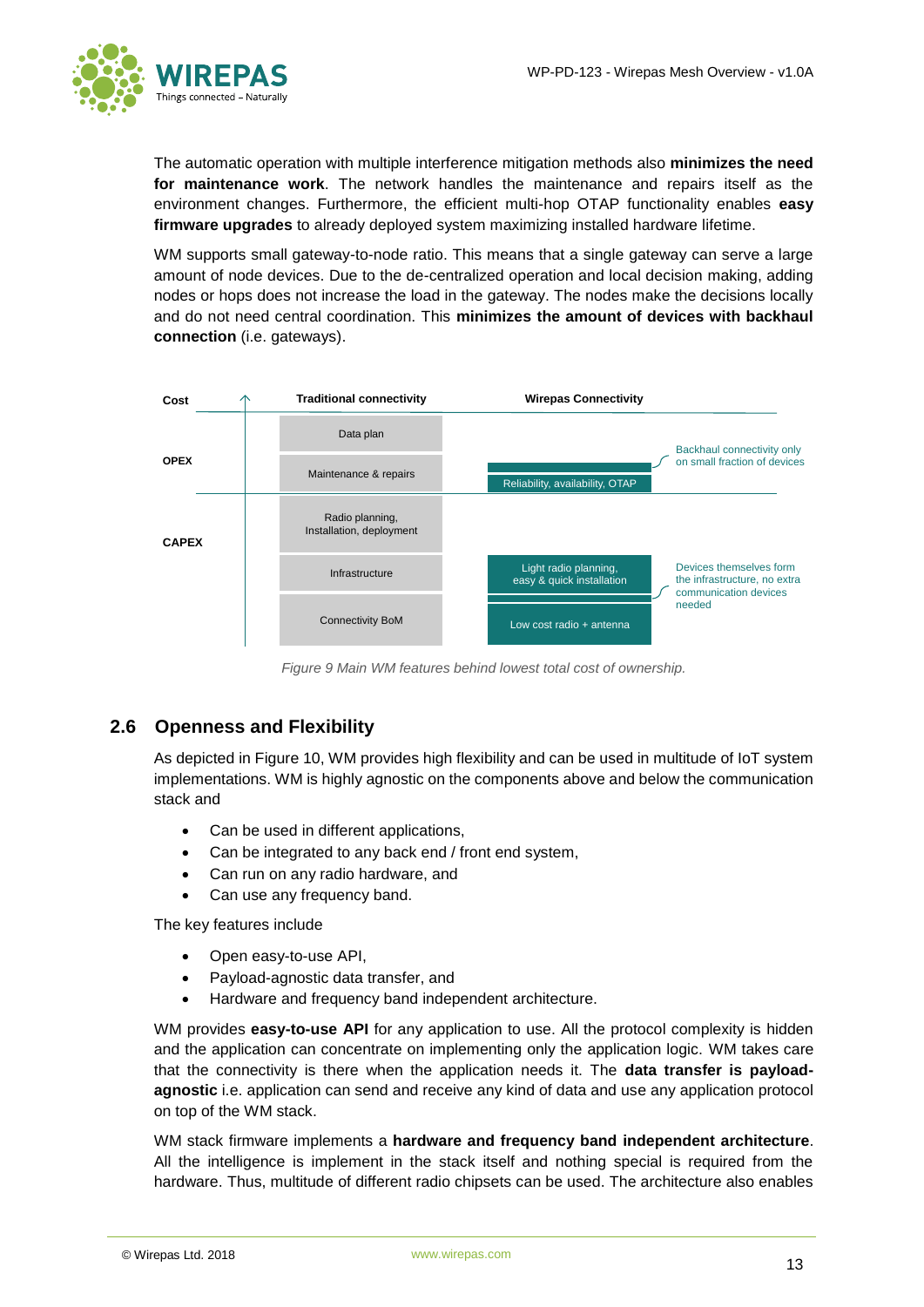

the usage of different frequency bands (e.g. 2.4 GHz and different sub-GHz bands) providing possibility for radio data rate vs. range tradeoffs depending on application needs. This open architecture makes it possible to combine optimized connectivity stack and best fit for the purpose radio chipsets.



<span id="page-13-0"></span>*Figure 10. WM stack is application, system, hardware, and frequency band -agnostic. The architecture of WM hides the complexities of the stack behind a easy-to-use API. Hardware and frequency band are abstracted using a hardware abstraction layer.*